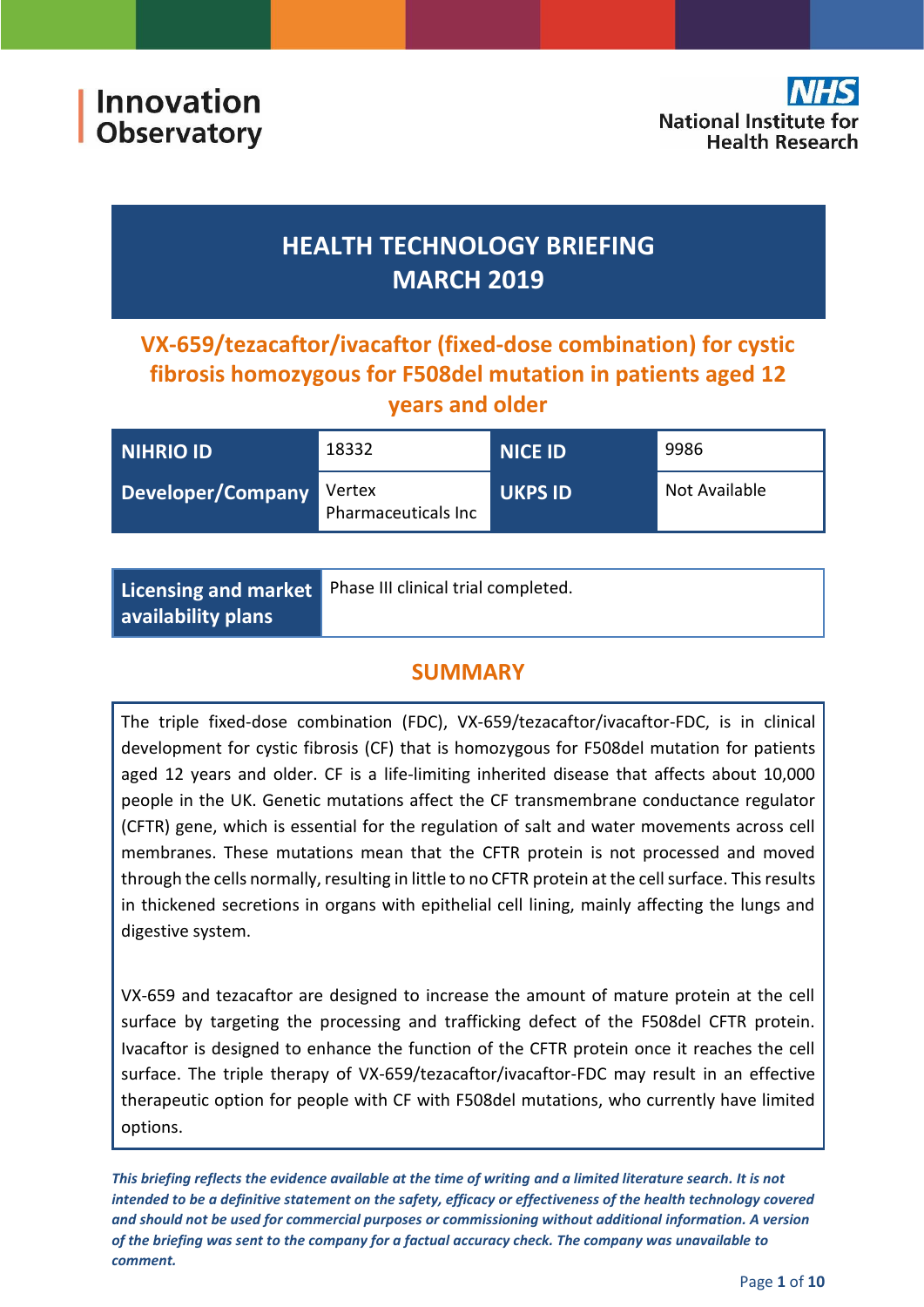## **PROPOSED INDICATION**

Cystic fibrosis (CF) homozygous for F508del mutation in the cystic fibrosis transmembrane conductance regulator (CFTR) gene (F/F), patients aged 12 years and older.<sup>1</sup>

# **TECHNOLOGY**

### **DESCRIPTION**

The triple fixed-dose combination (FDC) of VX-659, tezacaftor and ivacaftor (VX659/tezacaftor/ivacaftor-FDC) is in clinical development for patients aged 12 years and older who have CF that is homozygous for F508del mutation in the CFTR gene (F/F).<sup>1</sup>

VX-659 is a next-generation CFTR corrector whose mechanism of action is based on clear additivity on functional and biochemical assays of CFTR processing, trafficking and function in vitro.<sup>2</sup>

Tezacaftor is a selective CFTR corrector that binds to the first Membrane Spanning Domain (MSD-1) of CFTR. Tezacaftor facilitates the cellular processing and trafficking of normal or multiple mutant forms of CFTR (including F508del-CFTR) to increase the amount of CFTR protein delivered to the cell surface, resulting in increased chloride transport in vitro.<sup>3</sup>

Ivacaftor is a CFTR potentiator that potentiates the channel-open probability (or gating) of CFTR at the cell surface to increase chloride transport. For ivacaftor to function CFTR protein must be present at the cell surface. Ivacaftor can potentiate the CFTR protein delivered to the cell surface by tezacaftor, leading to a further enhancement of chloride transport than either active substance alone. The combination targets the abnormal CFTR protein by increasing the quantity and function of CFTR at the cell surface and subsequently increasing airway surface liquid height, and ciliary beat frequency in vitro in human bronchial epithelial (HBE) cells from homozygous F508del CF patients. The exact mechanisms by which tezacaftor improves cellular processing and trafficking of F508del-CFTR and ivacaftor potentiates F508del-CFTR are not known.<sup>3</sup>

In the phase III clinical trial NCT03460990, patients were administered the triple FDC tablets of VX-659 240mg, tezacaftor 100mg and ivacaftor 150mg in the morning, followed by ivacaftor 150mg single tablet in the evening.<sup>4</sup> There is also a phase III extension study NCT03447262, in which patients receive active treatment for up to 96 weeks.<sup>5</sup>

#### **INNOVATION AND/OR ADVANTAGES**

Whilst the dual combination of a first-generation CFTR corrector (lumacaftor or tezacaftor) and ivacaftor provides both short-term and long-term benefit to patients with F/F genotype, these combinations do not fully restore function to F508del CFTR protein.<sup>2</sup>

It has been shown in vitro that a combination of two correctors with distinct binding sites on CFTR and complementary mechanisms of action can increase the amount of F508del CFTR protein at the cell surface to a greater extent than either corrector alone. VX-659 has therefore been developed for use in combination with tezacaftor and ivacaftor to increase both the amount and function of F508del CFTR protein to a greater extent than a dual combination of a corrector and a potentiator. Additivity of VX-659 to tezacaftor and ivacaftor in vitro increases F508del CFTR protein processing within the cell and trafficking to the cell surface. Because tezacaftor and VX-659 work through different mechanisms, it is believed that the combination will increase the amount of F508del CFTR protein at the cell surface more than either compound alone, an effect that could be potentiated by ivacaftor to further increase chloride transport.<sup>2</sup>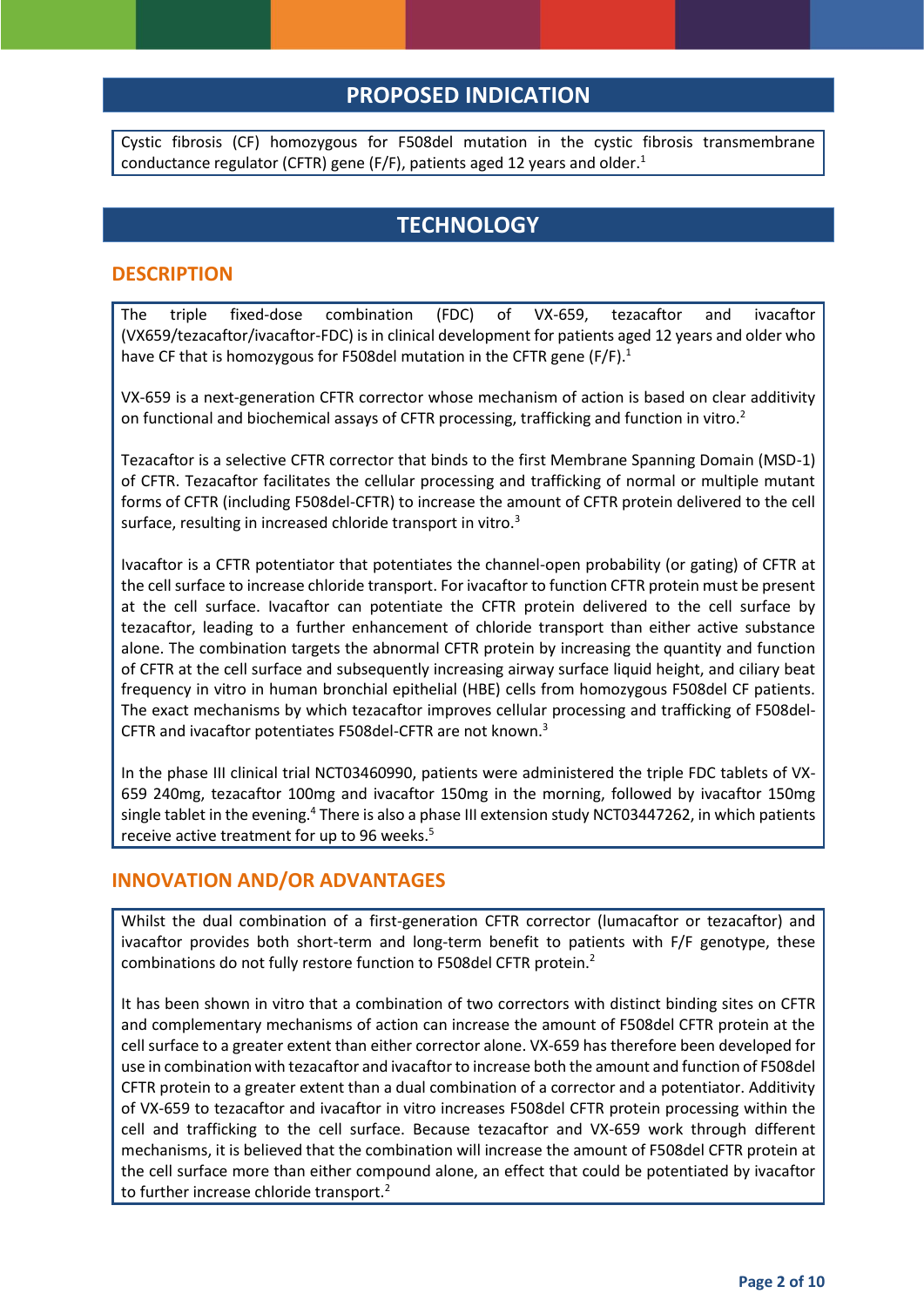## **DEVELOPMENT STATUS AND/OR REGULATORY DESIGNATIONS**

VX-659/tezacaftor/ivacaftor-FDC does not currently have Marketing Authorisation in the EU/UK for any indication.

The treatment regimen of VX-659/tezacaftor/ivacaftor-FDC was granted orphan drug designation in the EU in December 2018 for the treatment of CF. $^6$ 

The medicinal product Symkevi® (100mg tezacaftor and 150mg ivacaftor) in a combination regimen with Kalydeco® (150mg ivacaftor) has been granted Marketing Authorisation in the EU for patients aged 12 years and older with CF with F/F genotype or with CF heterozygous for F508del mutation and have one of another number of listed mutations.<sup>7</sup> Very common adverse effects (>10%) in patients treated with Symkevi in combination with ivacaftor include nasopharyngitis and headache.<sup>3</sup>

The medicinal product Symkevi® (100mg tezacaftor and 150mg ivacaftor) was designated an orphan drug in the EU in February 2017, and this designation was maintained at the time of Marketing Authorisation.<sup>8</sup>

The medicinal product Kalydeco® (150mg ivacaftor) has been granted Marketing Authorisation in the EU for: $9$ 

- the treatment of patients with cystic fibrosis (CF) aged 6 years and older and weighing 25 kg or more who have one of the following gating (class III) mutations in the CFTR gene: G551D, G1244E, G1349D, G178R, G551S, S1251N, S1255P, S549N or S549R
- the treatment of patients with cystic fibrosis (CF) aged 18 years and older who have an R117H mutation in the CFTR gene

The medicinal product Kalydeco® (150mg ivacaftor) was designated an orphan drug in the EU in July 2008, and this designation was maintained at the time of Marketing Authorisation.<sup>10</sup>

VX-659/tezacaftor/ivacaftor-FDC is in phase III clinical development for patients aged 6 to 11 years with CF with F/F or F/MF genotypes.<sup>11</sup>

## **PATIENT GROUP**

#### **DISEASE BACKGROUND**

CF results from mutations affecting a gene that encodes for the CFTR (a chloride channel) which is essential for the regulation of salt and water movements across cell membranes. Absent or reduced function of CFTR results in thickened secretions in organs with epithelial cell lining, hence it is multisystem, although mainly affects the lungs, digestive system and vas deferens (part of the male reproductive system).<sup>12</sup>

In CF, the airways become clogged with thick sticky mucus, which impairs the clearance of microorganisms. This leads to recurrent infection, inflammation, bronchial damage, bronchiectasis and eventually death from respiratory failure. Patients are often infected with *S. aureus* and *P. aeruginosa*, but also by a number of other organisms, some of which are resistant to many antibiotics.<sup>12</sup>

In about 85% of cases the pancreatic exocrine ducts become sufficiently blocked to cause maldigestion and intestinal malabsorption (pancreatic insufficiency). Infants may fail to thrive, and older children and adults may become under-nourished. Appetite is often adversely affected which is a problem as there is an underlying increase in metabolic demands leading to a need for an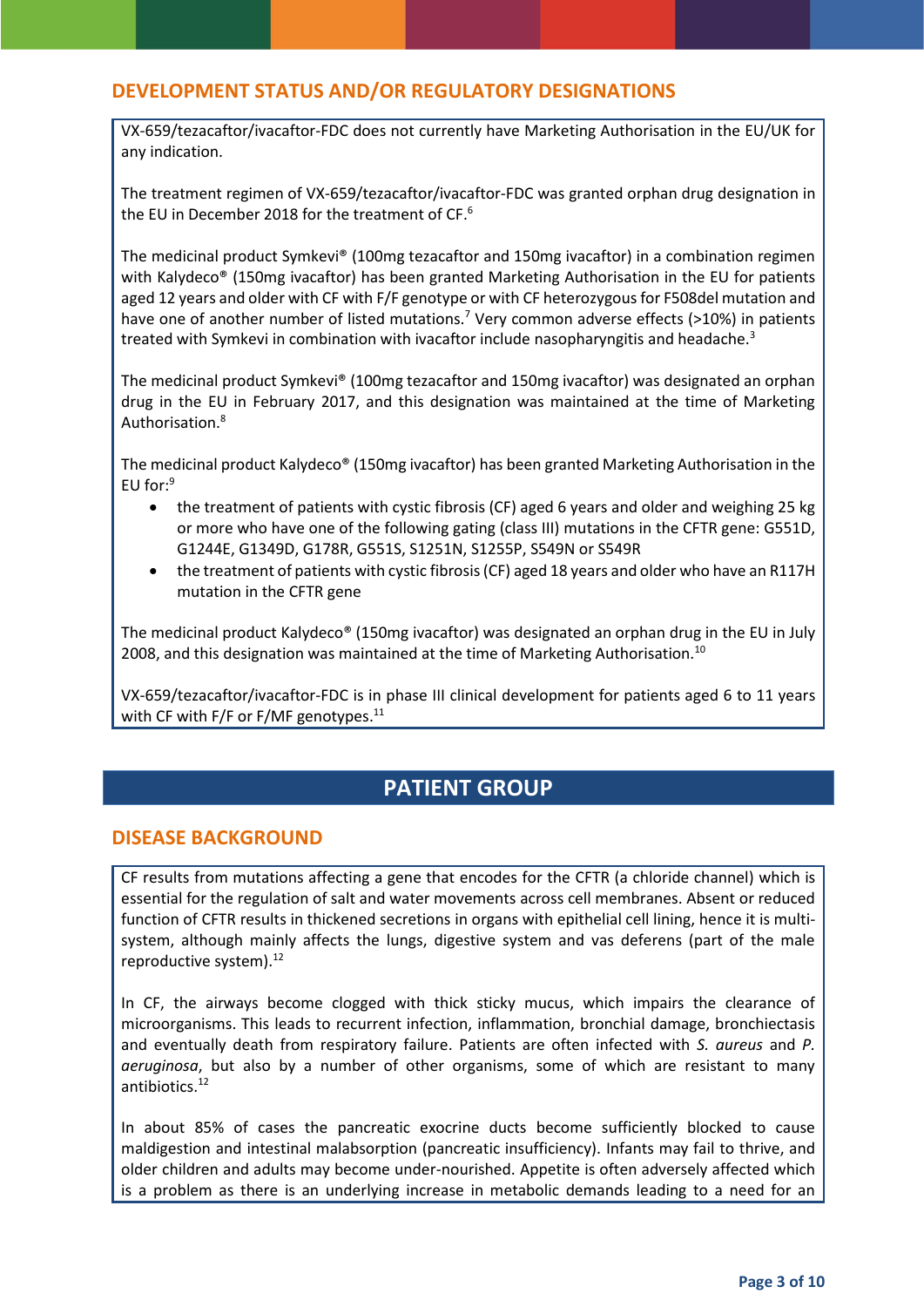increased energy intake. Other complications include male infertility, CF-related diabetes, chronic liver disease and portal hypertension, joints affected by CF-arthropathy, bones affected by reduced bone mineral density, and behavioural and psychological problems associated with a sever long-term medical condition.<sup>12</sup>

### **CLINICAL NEED AND BURDEN OF DISEASE**

Cystic fibrosis (CF) is the most common, life-limiting recessively inherited disease in the UK.<sup>12</sup> The latest annual report from the UK Cystic Fibrosis Registry shows that in 2017:<sup>13</sup>

- 10,469 people in the UK had a diagnosis of CF
- 214 patients were newly-diagnosed, of which 172 were identified by newborn screening
- 132 people with CF died, and the median age at death was 31 years
- 6,878 patients were aged 12 years and older (69.6% of patients who had annual reviews)
- 9,818 (99.3%) patients have been genotyped, of which 4,956 (49.1%) were homozygous for F508del mutation

In England in 2017/18 there were 13,592 hospital admissions with a primary diagnosis of CF (ICD-10 code E84), resulting in 88,098 finished consultant episode (FCE) bed days.<sup>14</sup>

# **PATIENT TREATMENT PATHWAY**

#### **TREATMENT PATHWAY**

Care for people with CF should be provided by a specialist CF multidisciplinary team (MDT) based at a specialist CF centre. The MDT should include specialist paediatricians or adult physicians, nurses, physiotherapists, dietitians, pharmacists and clinical psychologists. Patients should have a comprehensive annual review, and routine reviews at regular intervals.<sup>15</sup>

Current treatments for CF manage the symptoms and complications rather than the cause of the disease. 16

#### **CURRENT TREATMENT OPTIONS**

Treatments can be broadly classified as:

- nutritional repletion (for example, pancreatic enzymes and nutritional supplements)
- relief of airway obstruction (for example, physiotherapy, drugs to improve clearance of mucus such as dornase alfa [rhDNase], hypertonic saline, and bronchodilators)
- treatment of acute infections
- suppression of chronic infection
- suppression of inflammation (for example, steroids, high dose ibuprofen)
- lung transplantation $16$

NICE recommends mannitol dry powder for inhalation as an option for treating CF in adults who cannot use rhDNase and whose lung function is rapidly declining and for whom other osmotic agents are not considered appropriate.<sup>17</sup>

The medicinal product Orkambi® (lumacaftor and ivacaftor combination regimen) has a Marketing Authorisation in the UK for the treatment of patients aged 12 years and older with CF with F/F genotype, but is not recommended by NICE.<sup>18,19</sup>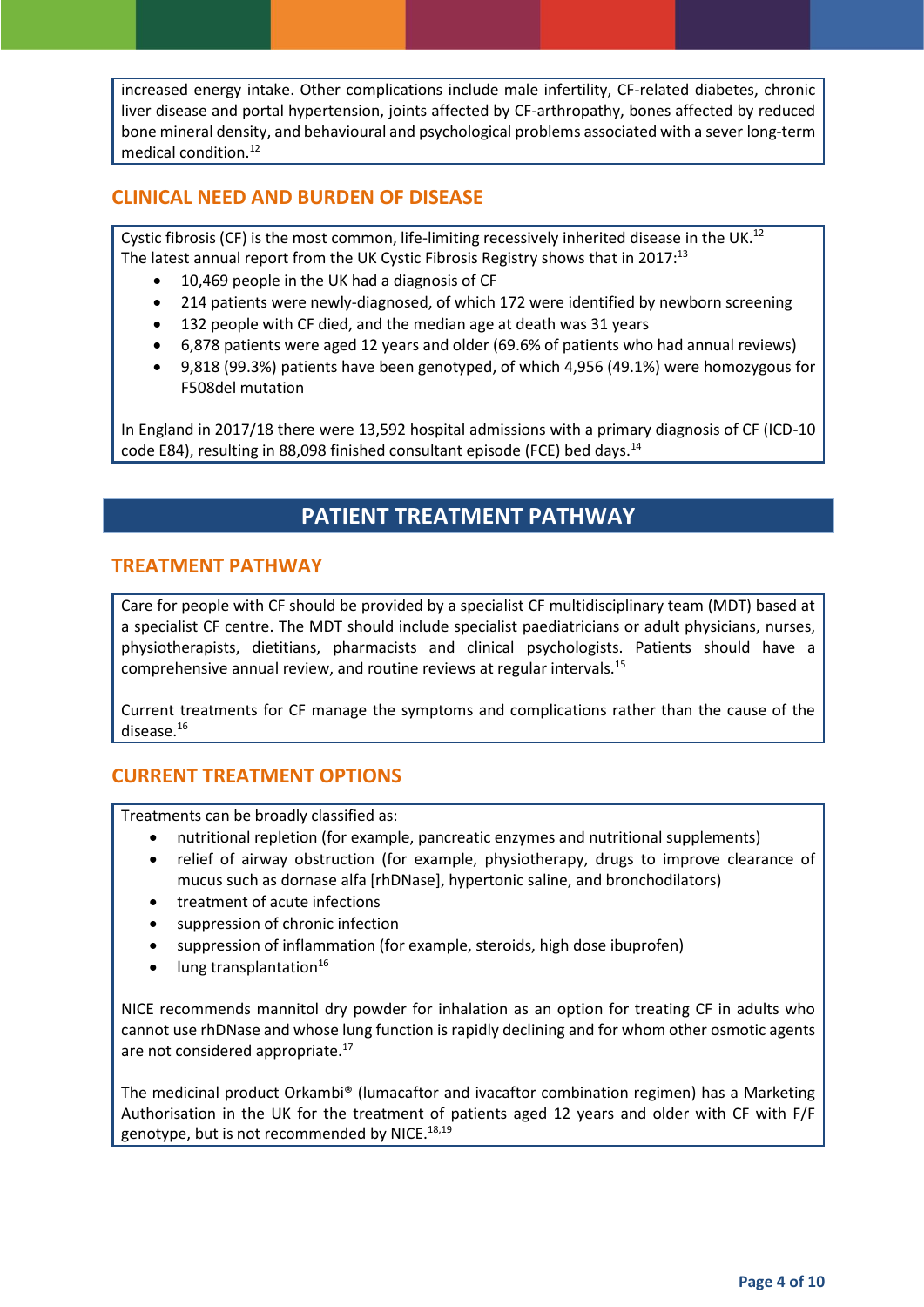## **PLACE OF TECHNOLOGY**

If licensed, VX-659/tezacaftor/ivacaftor-FDC will offer an additional treatment option for patients aged 12 years and older with CF with F/F genotype, who currently have few effective therapies available.<sup>2</sup>

# **CLINICAL TRIAL INFORMATION**

| <b>Trial</b>                    | NCT03460990, EudraCT-2017-004133-<br>82, VX17-659-103; homozygous for<br>F508del mutation (F/F); VX-659-<br>tezacaftor-ivacaftor vs tezacaftor-<br>ivacaftor; phase III                                                                                                                                                                                                                                                                                                                     | NCT03447262, EudraCT-2017-<br>004134-29, VX17-659-105;<br>heterozygous for F508del mutation<br>and a minimal function (MF)<br>mutation (F/MF) or homozygous for<br>F508del mutation (F/F); VX-659-<br>tezacaftor-ivacaftor; phase III<br>extension |
|---------------------------------|---------------------------------------------------------------------------------------------------------------------------------------------------------------------------------------------------------------------------------------------------------------------------------------------------------------------------------------------------------------------------------------------------------------------------------------------------------------------------------------------|----------------------------------------------------------------------------------------------------------------------------------------------------------------------------------------------------------------------------------------------------|
| <b>Sponsor</b>                  | <b>Vertex Pharmaceuticals Inc</b>                                                                                                                                                                                                                                                                                                                                                                                                                                                           | <b>Vertex Pharmaceuticals Inc</b>                                                                                                                                                                                                                  |
| <b>Status</b>                   | Complete but unpublished                                                                                                                                                                                                                                                                                                                                                                                                                                                                    | Ongoing                                                                                                                                                                                                                                            |
| Source of<br><b>Information</b> | Trial registry, <sup>4</sup> press release <sup>1</sup>                                                                                                                                                                                                                                                                                                                                                                                                                                     | Trial registry <sup>5</sup>                                                                                                                                                                                                                        |
| Location                        | EU (incl UK), USA and Australia                                                                                                                                                                                                                                                                                                                                                                                                                                                             | EU (incl UK), USA, Canada, Israel and<br>Australia                                                                                                                                                                                                 |
| <b>Design</b>                   | Randomised, active-controlled                                                                                                                                                                                                                                                                                                                                                                                                                                                               | Single group assignment, open label                                                                                                                                                                                                                |
| <b>Participants</b>             | n=111; aged 12 yrs and older; cystic<br>fibrosis; homozygous for F508del<br>mutation (F/F); forced expiratory<br>volume in 1 second (FEV1) value ≥40%<br>and ≤90% of predicted mean for age,<br>sex and height                                                                                                                                                                                                                                                                              | Previously participated in parent<br>studies NCT03447249 or<br>NCT03460990                                                                                                                                                                         |
| <b>Schedule</b>                 | Run-in: tezacaftor 100mg / ivacaftor<br>150mg tablets in the morning, ivacaftor<br>150mg tablet in the evening<br>Pts then randomised to:<br>Experimental arm: Fixed dose<br>combination (FDC) of VX-659<br>240mg / tezacaftor 100mg /<br>ivacaftor 150mg tablets in the<br>morning, ivacaftor 150mg<br>tablet in the evening.<br>Active comparator: FDC of<br>placebo 240mg / tezacaftor<br>100mg / ivacaftor 150mg<br>tablets in the morning,<br>ivacaftor 150mg tablet in the<br>evening | Fixed dose combination (FDC) of VX-<br>659 240mg / tezacaftor 100mg /<br>ivacaftor 150mg tablets in the<br>morning, ivacaftor 150mg tablet in<br>the evening                                                                                       |
| Follow-up                       | 4-wk run-in prior to randomisation,<br>active treatment for 4 wks, safety<br>follow-up for 4 wks                                                                                                                                                                                                                                                                                                                                                                                            | Active treatment up to 96 wks,<br>safety follow-up for up to 100 wks                                                                                                                                                                               |
| Primary<br><b>Outcomes</b>      | Absolute change in percent predicted<br>FEV1 (ppFEV1) [Time frame: from                                                                                                                                                                                                                                                                                                                                                                                                                     | Safety and tolerability of long-term<br>treatment based on adverse events<br>(AEs) [Time frame: from baseline                                                                                                                                      |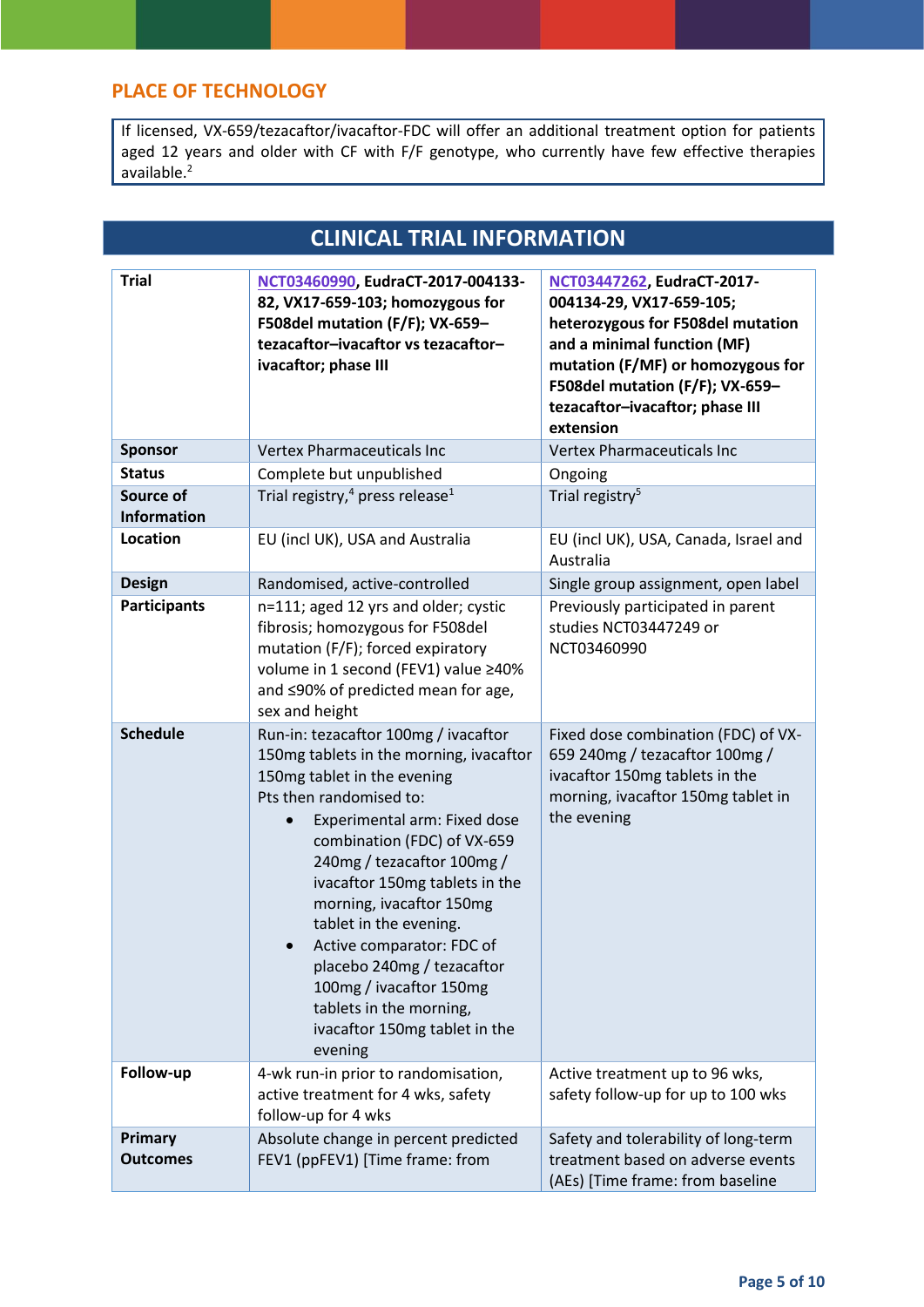|                                     | baseline at wk 4]. Baseline is end of<br>run-in period.                                                                                                                                                                                                                                                                                                                                                                                                                                                                                                                                    | through safety follow-up (up to 100<br>wks]                                                                                                                                                                                                                                                                                                                                                                                                                              |
|-------------------------------------|--------------------------------------------------------------------------------------------------------------------------------------------------------------------------------------------------------------------------------------------------------------------------------------------------------------------------------------------------------------------------------------------------------------------------------------------------------------------------------------------------------------------------------------------------------------------------------------------|--------------------------------------------------------------------------------------------------------------------------------------------------------------------------------------------------------------------------------------------------------------------------------------------------------------------------------------------------------------------------------------------------------------------------------------------------------------------------|
| <b>Secondary</b><br><b>Outcomes</b> | Absolute change in Cystic Fibrosis<br>Questionnaire-Revised (CFQ-R)<br>respiratory domain score [Time<br>frame: from baseline at wk 4]<br>Absolute change in sweat chloride<br>٠<br>[Time frame: from baseline at wk<br>4]<br>Safety and tolerability assessed by<br>number of subjects with AEs and<br>serious adverse events (SAEs)<br>[Time frame: from baseline<br>through 4-wk safety follow-up (up<br>to 12 wks)]<br>Observed pre-dose concentration<br>٠<br>(Ctrough) of VX-659, tezacaftor,<br>metabolite M1-tezacaftor, and<br>ivacaftor [Time frame: from day 1<br>through wk 4] | Time frame: from baseline through<br>last dose of study drug (up to 96<br>wks):<br>Absolute change from baseline in<br>ppFEV1<br>Absolute change in sweat<br>$\bullet$<br>chloride<br>Number of pulmonary<br>exacerbations (PEx)<br>Time to first PEx<br>$\bullet$<br>Absolute change in body mass<br>index (BMI)<br>Absolute change in BMI z-score<br>$\bullet$<br>Absolute change in body weight<br>Absolute change from baseline in<br>CFQ-R respiratory domain score |
| <b>Key Results</b>                  | Mean absolute improvement in<br>ppFEV1 of 10.0 % points from baseline<br>at wk 4 in VX-659-tezacaftor-ivacaftor<br>group compared to placebo-<br>tezacaftor-ivacaftor group (p<0.0001).<br>Mean absolute within-group<br>improvement in ppFEV1 from baseline<br>for VX-659-tezacaftor-ivacaftor group<br>was 10.2 % points at wk 4.<br>Mean absolute within-group change in<br>ppFEV1 from baseline for placebo-<br>tezacaftor-ivacaftor group was 0.3 %<br>points at wk 4.                                                                                                                |                                                                                                                                                                                                                                                                                                                                                                                                                                                                          |
| <b>Adverse effects</b><br>(AEs)     | VX-659-tezacaftor-ivacaftor FDC<br>regimen generally well tolerated.                                                                                                                                                                                                                                                                                                                                                                                                                                                                                                                       | $\overline{\phantom{a}}$                                                                                                                                                                                                                                                                                                                                                                                                                                                 |
| <b>Expected</b><br>reporting date   | Study completion date reported as<br>October 2018. Additional safety and<br>efficacy data, including key secondary<br>endpoints, to be disclosed H2 2019.                                                                                                                                                                                                                                                                                                                                                                                                                                  | Study completion date reported as<br>April 2021.                                                                                                                                                                                                                                                                                                                                                                                                                         |

| <b>Trial</b>                    | NCT03224351, EudraCT-2016-003585-11, VX16-659-101; VX-659-tezacaftor-<br>ivacaftor or VX-659-tezacaftor-VX-561 vs placebo; phase II                                                                                           |
|---------------------------------|-------------------------------------------------------------------------------------------------------------------------------------------------------------------------------------------------------------------------------|
| <b>Sponsor</b>                  | Vertex Pharmaceuticals Inc                                                                                                                                                                                                    |
| <b>Status</b>                   | Published                                                                                                                                                                                                                     |
| Source of<br><b>Information</b> | Publication, <sup>2</sup> trial registry <sup>20</sup>                                                                                                                                                                        |
| Location                        | EU (incl UK), USA and Israel                                                                                                                                                                                                  |
| <b>Design</b>                   | Randomised, placebo-controlled                                                                                                                                                                                                |
| <b>Participants</b>             | n=124; aged 18 yrs and older; cystic fibrosis; heterozygous for F508del mutation<br>and a MF mutation (F/MF), or homozygous for F508del mutation (F/F); FEV1<br>value ≥40% and ≤90% of predicted mean for age, sex and height |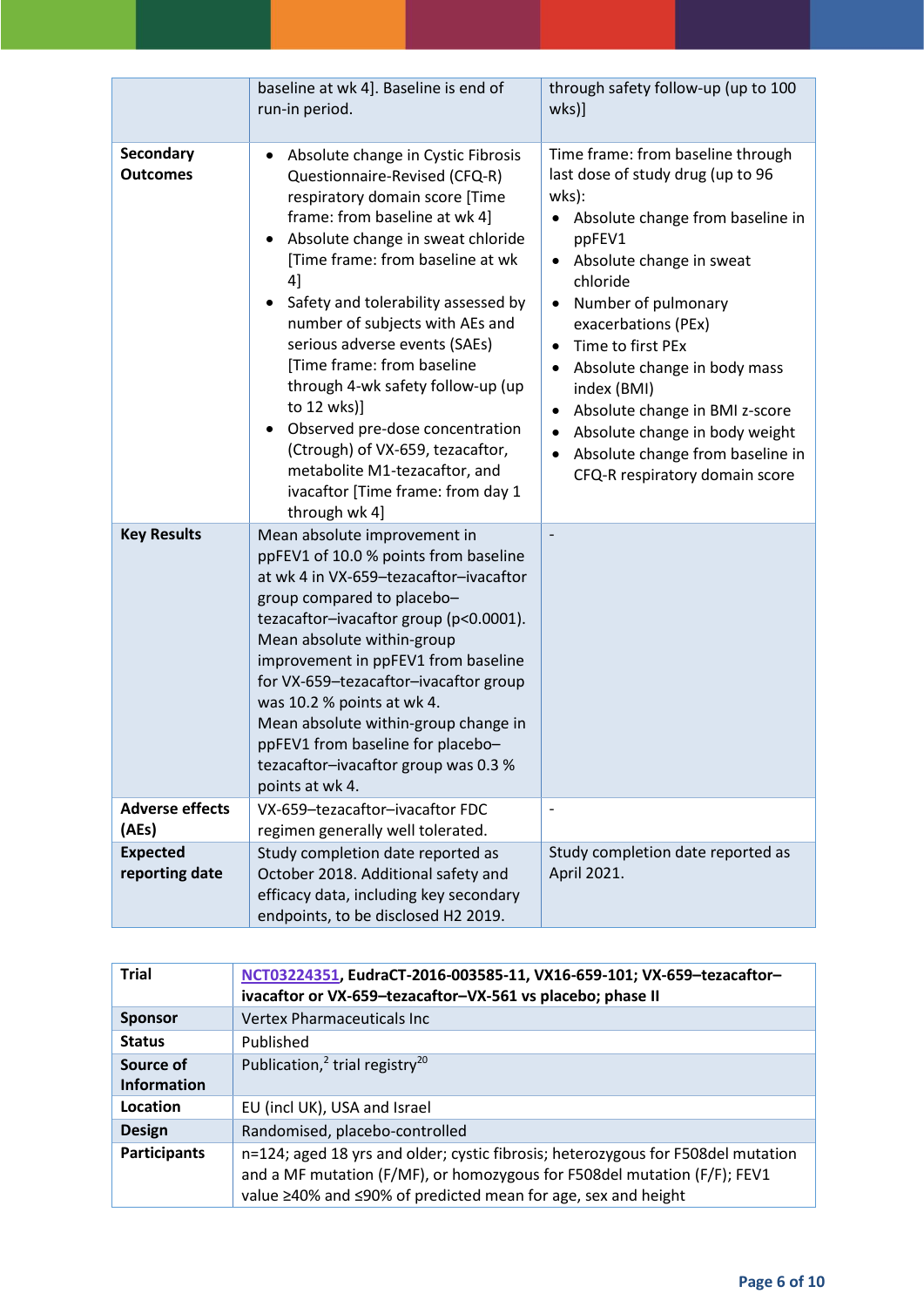| <b>Schedule</b>    | Period 2 (4 days)<br>Period 1 (4 wk)                                                                                                                                                                                                                                                                  |
|--------------------|-------------------------------------------------------------------------------------------------------------------------------------------------------------------------------------------------------------------------------------------------------------------------------------------------------|
|                    | /X-659, 400 mg, +TEZ-IV/<br>$N = 22$<br>Safety follow-up<br><b>Screening</b><br>VX-659, 240 mg, +TEZ-IVA<br>$N = 20$<br>TEZ-IVA<br>Phase 2 (Phe508del-minimal function)<br>period<br>period<br>VX-659, 80 mg, +TEZ-IVA<br>$N-11$<br>(4 wk)<br>$(4 \text{ wk})$<br>$N - 10$<br>Placeb<br>Friple placeb |
|                    | Period 2 (4 weeks)<br>Run-in period (4 wk)<br>Period 1 (4 wk)                                                                                                                                                                                                                                         |
|                    | Safety follow-up<br>Screening<br>VX-659, 400 mg, +TEZ-IVA<br>$N-18$<br>TEZ-IVA<br><b>TEZ-IVA</b><br>Phase 2 (Phe508del-Phe508del)<br>period<br>period<br>$N-11$<br>Placebo+TEZ-IVA<br>(4 wk)<br>(4 wk)                                                                                                |
|                    | Period 1 (4 wk)<br>Safety follow-up<br>Screening<br>VX-659, 400 mg, +TEZ-VX-561<br>$N-19$<br>Phase 2 (Phe508del-minimal function: VX-561)<br>period<br>period<br>Triple placebo<br>$N-6$<br>$(4 \text{ wk})$<br>$(4 \text{ wk})$                                                                      |
| Follow-up          | See chart above                                                                                                                                                                                                                                                                                       |
| Primary            | Safety and tolerability assessed by number of subjects with AEs and SAEs                                                                                                                                                                                                                              |
| <b>Outcomes</b>    | [Time frame: from baseline through safety follow-up (20 wk)]                                                                                                                                                                                                                                          |
|                    | Absolute change in ppFEV1 [Time frame: from baseline through day 29]                                                                                                                                                                                                                                  |
| Secondary          | Time frame: from baseline through day 29:                                                                                                                                                                                                                                                             |
| <b>Outcomes</b>    | Absolute change in sweat chloride concentrations                                                                                                                                                                                                                                                      |
|                    | Relative change in ppFEV1<br>$\bullet$                                                                                                                                                                                                                                                                |
|                    | Absolute change in CFQ-R respiratory domain score                                                                                                                                                                                                                                                     |
|                    |                                                                                                                                                                                                                                                                                                       |
|                    | Time frame: from day 1 through day 29:                                                                                                                                                                                                                                                                |
|                    | Maximum observed concentration (Cmax) of VX-659, tezacaftor,                                                                                                                                                                                                                                          |
|                    | metabolite M1-tezacaftor, ivacaftor, metabolite M1-ivacaftor and VX-561                                                                                                                                                                                                                               |
|                    | Area under the concentration versus time curve during a dosing interval                                                                                                                                                                                                                               |
|                    | (AUCtau) of VX-659, tezacaftor, metabolite M1-tezacaftor, ivacaftor,                                                                                                                                                                                                                                  |
|                    | metabolite M1-ivacaftor and VX-561                                                                                                                                                                                                                                                                    |
|                    | Observed pre-dose concentration (Ctrough) of VX-659, tezacaftor,<br>$\bullet$                                                                                                                                                                                                                         |
|                    | metabolite M1-tezacaftor, ivacaftor, metabolite M1-ivacaftor and VX-561                                                                                                                                                                                                                               |
| <b>Key Results</b> | VX-659-tezacaftor-ivacaftor had an acceptable safety and side-effect profile. VX-                                                                                                                                                                                                                     |
|                    | 659-tezacaftor-ivacaftor resulted in significant mean increases in the % of                                                                                                                                                                                                                           |
|                    | predicted FEV1 through day 29 (P<0.001) of up to 13.3 points in pts with F/MF; in                                                                                                                                                                                                                     |
|                    | pts with F/F already receiving tezacaftor-ivacaftor, adding VX-659 resulted in a                                                                                                                                                                                                                      |
|                    | further 9.7-point increase in the % of predicted FEV1. The sweat chloride                                                                                                                                                                                                                             |
|                    | concentrations and scores on the respiratory domain of the CFQ-R improved in                                                                                                                                                                                                                          |
|                    | both pt populations.                                                                                                                                                                                                                                                                                  |
| <b>Adverse</b>     | Most pts who received VX-659-tezacaftor-ivacaftor (57 of 71 pts [80%]), triple                                                                                                                                                                                                                        |
| effects (AEs)      | placebo (9 of 10 [90%]), or tezacaftor-ivacaftor (9 of 11 [82%]) reported having                                                                                                                                                                                                                      |
|                    | at least one AE. Among those receiving VX-659-tezacaftor-ivacaftor who had an                                                                                                                                                                                                                         |
|                    | AE, the maximum severity was mild or moderate for the majority of pts (53 of 57                                                                                                                                                                                                                       |
|                    | pts [93%]). The most commonly observed AEs (>10% occurrence in the pooled                                                                                                                                                                                                                             |
|                    | VX-659-tezacaftor-ivacaftor groups) were cough, infective pulmonary                                                                                                                                                                                                                                   |
|                    | exacerbation of cystic fibrosis, headache, oropharyngeal pain, and increased                                                                                                                                                                                                                          |
|                    | sputum production. Four AEs in pts receiving VX-659-tezacaftor-ivacaftor                                                                                                                                                                                                                              |
|                    | therapy were considered to be severe by site investigators. SAEs were reported                                                                                                                                                                                                                        |
|                    | in 7 pts (10%) who received VX-659-tezacaftor-ivacaftor, 3 pts (30%) who                                                                                                                                                                                                                              |
|                    | received triple placebo, and 2 pts (18%) who received tezacaftor-ivacaftor                                                                                                                                                                                                                            |
|                    | control. Most SAEs were infective pulmonary exacerbations of CF requiring                                                                                                                                                                                                                             |
|                    | hospitalization. No deaths occurred during the trial. There were no AEs leading to                                                                                                                                                                                                                    |
|                    | discontinuation of the trial regimen in any pts who received VX-659-tezacaftor-                                                                                                                                                                                                                       |
|                    | ivacaftor.                                                                                                                                                                                                                                                                                            |

# **ESTIMATED COST**

The cost of the treatment regimen of VX-659/tezacaftor/ivacaftor-FDC is not yet known.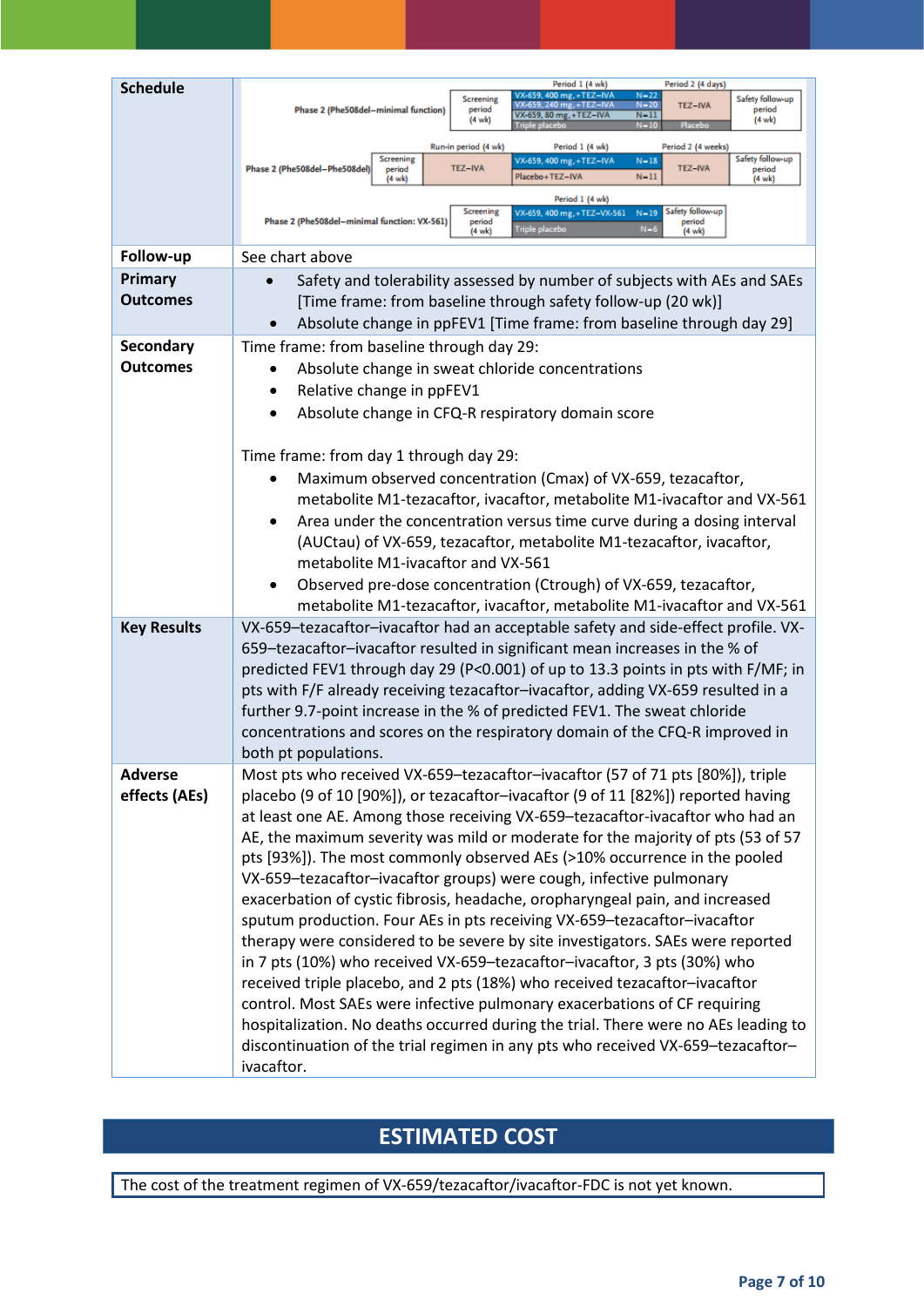## **ADDITIONAL INFORMATION**

## **RELEVANT GUIDANCE**

#### **NICE GUIDANCE**

- NICE technology appraisal in development. Lumacaftor with ivacaftor for treating cystic fibrosis in children aged 2 to 11 years homozygous for the F508del mutation (ID1486). Expected date of issue to be confirmed.
- NICE technology appraisal in development. Tezacaftor and ivacaftor combination therapy for treating cystic fibrosis with the F508del mutation (ID1303). Expected date of issue to be confirmed.
- NICE technology appraisal. Lumacaftor-ivacaftor for treating cystic fibrosis homozygous for the F508del mutation (TA398). July 2016.
- NICE technology appraisal. Mannitol dry powder for inhalation for treating cystic fibrosis (TA266). November 2012.
- NICE guideline. Cystic fibrosis: diagnosis and management (NG78). October 2017.
- NICE quality standard. Cystic fibrosis (QS168). May 2018.

### **NHS ENGLAND (POLICY/COMMISSIONING) GUIDANCE**

- NHS England. Service Specification: Cystic fibrosis (adults). A01/S/a.
- NHS England. Service Specification: Cystic fibrosis (children). A01/S/b.

#### **OTHER GUIDANCE**

 Cystic Fibrosis Trust. Standards for the clinical care of children and adults with cystic fibrosis in the UK. Second ed. December 2011.<sup>12</sup>

## **REFERENCES**

- 1 Vertex Pharmaceuticals Inc. *Two Phase 3 Studies of the Triple Combination of VX-659, Tezacaftor and Ivacaftor Met Primary Endpoint of Improvement in Lung Function (ppFEV1) in People with Cystic Fibrosis.* 27 November 2018. Available from: [https://investors.vrtx.com/news-releases/news-release-details/two-phase-3-studies-triple](https://investors.vrtx.com/news-releases/news-release-details/two-phase-3-studies-triple-combination-vx-659-tezacaftor-and)[combination-vx-659-tezacaftor-and](https://investors.vrtx.com/news-releases/news-release-details/two-phase-3-studies-triple-combination-vx-659-tezacaftor-and) [Accessed 12 February 2019].
- 2 Davies JC, Moskowitz SM, Brown C, Horsley A, Mall MA, McKone EF, et al. VX-659–Tezacaftor– Ivacaftor in Patients with Cystic Fibrosis and One or Two Phe508del Alleles. *New England Journal of Medicine*. 2018;379(17):1599-611. Available from: [https://www.nejm.org/doi/full/10.1056/NEJMoa1807119.](https://www.nejm.org/doi/full/10.1056/NEJMoa1807119)
- 3 Electronic Medicines Compendium. *Symkevi 100 mg/150 mg film coated tablets.* Available from:<https://www.medicines.org.uk/emc/product/9634/smpc> [Accessed 27 February 2019].
- 4 ClinicalTrials.gov. *A Study of VX-659 Combination Therapy in CF Subjects Homozygous for F508del (F/F)*. *Trial ID: NCT03460990*. Status: Completed. Available from: <https://www.clinicaltrials.gov/ct2/show/NCT03460990> [Accessed 12 February 2019].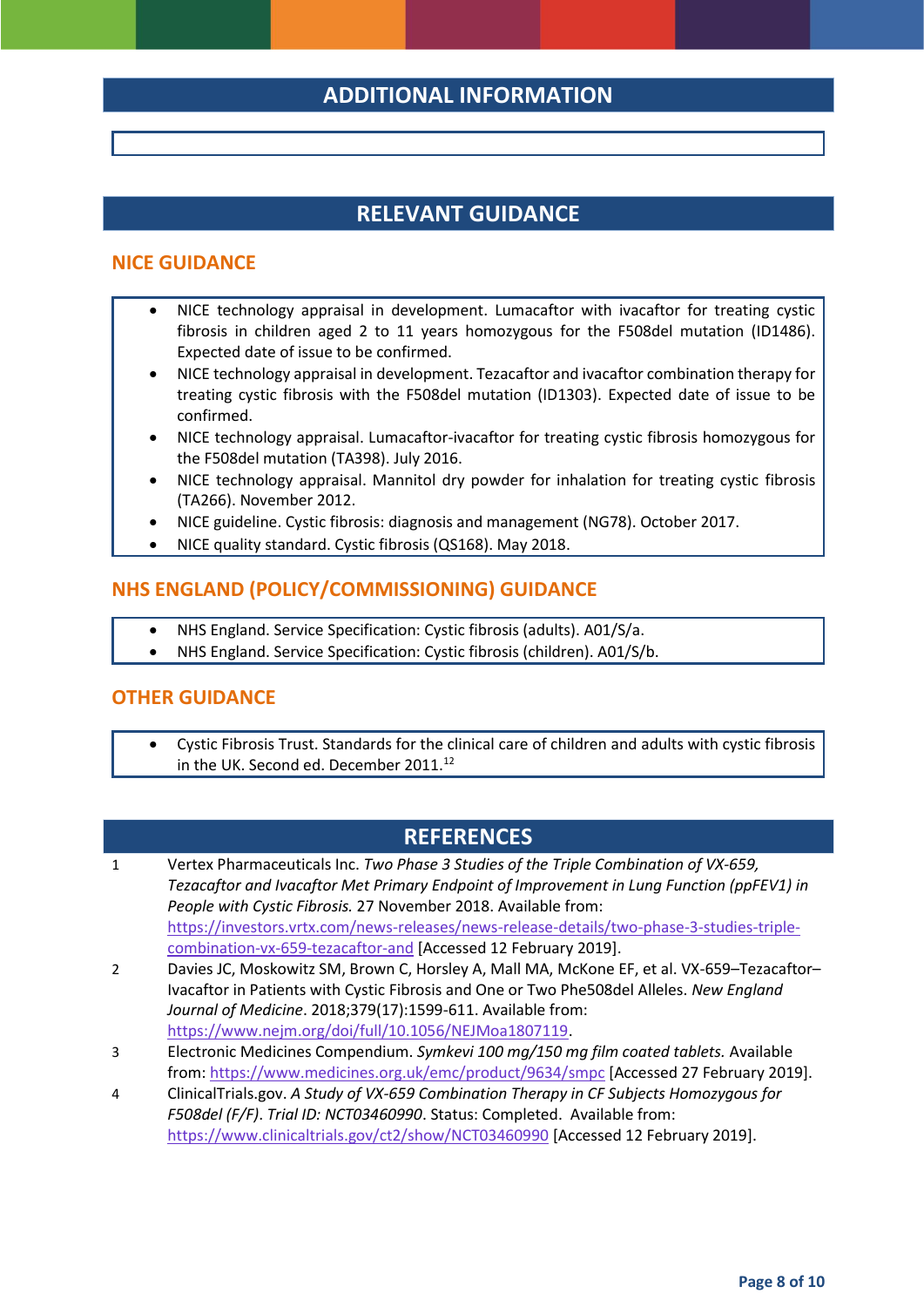- 5 ClinicalTrials.gov. *A Study Evaluating the Long Term Safety and Efficacy of VX-659 Combination Therapy*. *Trial ID: NCT03447262*. Status: Enrolling by invitation. Available from: <https://www.clinicaltrials.gov/ct2/show/NCT03447262> [Accessed 26 February 2019].
- 6 European Medicines Agency (EMA). *Public summary of opinion on orphan designation: Ivacaftor, potassium(benzenesulfonyl)({[6-(3-{2-[1-(trifluoromethyl)cyclopropyl]ethoxy}-1Hpyrazol-1-yl)-2-[(4S)-2,2,4-trimethylpyrrolidin-1-yl]pyridin-3-yl]carbonyl})azanide, tezacaftor for the treatment of cystic fibrosis*. Committee for Orphan Medicinal Products; 2019. Report No.: EMA/828863/2018. Available from: [https://www.ema.europa.eu/en/documents/orphan](https://www.ema.europa.eu/en/documents/orphan-designation/eu/3/18/2117-public-summary-opinion-orphan-designation-ivacaftor-potassiumbenzenesulfonyl6-3-2-1_en.pdf)[designation/eu/3/18/2117-public-summary-opinion-orphan-designation-ivacaftor](https://www.ema.europa.eu/en/documents/orphan-designation/eu/3/18/2117-public-summary-opinion-orphan-designation-ivacaftor-potassiumbenzenesulfonyl6-3-2-1_en.pdf)[potassiumbenzenesulfonyl6-3-2-1\\_en.pdf.](https://www.ema.europa.eu/en/documents/orphan-designation/eu/3/18/2117-public-summary-opinion-orphan-designation-ivacaftor-potassiumbenzenesulfonyl6-3-2-1_en.pdf)
- 7 European Commission. *Union Register of medicinal products for human use.* Available from: <http://ec.europa.eu/health/documents/community-register/html/h1306.htm> [Accessed 27 February 2019].
- 8 European Medicines Agency (EMA). *EU/3/17/1828.* Available from: <https://www.ema.europa.eu/en/medicines/human/orphan-designations/eu3171828> [Accessed 20 March 2019].
- 9 Electronic Medicines Compendium. *Kalydeco 150 mg film-coated tablets.* Available from: <https://www.medicines.org.uk/emc/product/3040/smpc> [Accessed 20 March 2019].
- 10 European Medicines Agency (EMA). *EU/3/08/556.* Available from: <https://www.ema.europa.eu/en/medicines/human/orphan-designations/eu308556> [Accessed 20 March 2019].
- 11 ClinicalTrials.gov. *Evaluation of VX-659/TEZ/IVA in Cystic Fibrosis Subjects 6 Through 11 Years of Age*. *Trial ID: NCT03633526*. Status: Recruiting. Available from: <https://www.clinicaltrials.gov/ct2/show/NCT03633526> [Accessed 27 February 2019].
- 12 Cystic Fibrosis Trust. *Standards for the clinical care of children and adults with cystic fibrosis in the UK*. 2011. Available from: [https://www.cysticfibrosis.org.uk/~/media/documents/the](https://www.cysticfibrosis.org.uk/~/media/documents/the-work-we-do/care/consensus-docs-with-new-address/cystic-fibrosis-trust-standards-of-care.ashx?la=en)[work-we-do/care/consensus-docs-with-new-address/cystic-fibrosis-trust-standards-of](https://www.cysticfibrosis.org.uk/~/media/documents/the-work-we-do/care/consensus-docs-with-new-address/cystic-fibrosis-trust-standards-of-care.ashx?la=en)[care.ashx?la=en.](https://www.cysticfibrosis.org.uk/~/media/documents/the-work-we-do/care/consensus-docs-with-new-address/cystic-fibrosis-trust-standards-of-care.ashx?la=en)
- 13 UK Cystic Fibrosis Registry. *Cystic Fibrosis: Strength in Numbers. Annual Data Report 2017*. August 2018. Available from[: https://www.cysticfibrosis.org.uk/~/media/documents/the](https://www.cysticfibrosis.org.uk/~/media/documents/the-work-we-do/uk-cf-registry/2017-registry-annual-data-report-interactive.ashx?la=en)[work-we-do/uk-cf-registry/2017-registry-annual-data-report-interactive.ashx?la=en.](https://www.cysticfibrosis.org.uk/~/media/documents/the-work-we-do/uk-cf-registry/2017-registry-annual-data-report-interactive.ashx?la=en)
- 14 NHS Digital. *Hospital Admitted Patient Care Activity, 2017-18: Diagnosis*. Available from: [https://digital.nhs.uk/data-and-information/publications/statistical/hospital-admitted](https://digital.nhs.uk/data-and-information/publications/statistical/hospital-admitted-patient-care-activity/2017-18)[patient-care-activity/2017-18](https://digital.nhs.uk/data-and-information/publications/statistical/hospital-admitted-patient-care-activity/2017-18) [Downloaded 27 November 2018].
- 15 National Institute for Health and Care Excellence. *Cystic fibrosis: diagnosis and management* (*NG78)*. Last Update Date: October 2017. Available from: <https://www.nice.org.uk/guidance/ng78> [Accessed 27 February 2019].
- 16 National Institute for Health and Care Excellence. *Tezacaftor and ivacaftor combination therapy for treating cystic fibrosis with the F508del mutation. Final scope*. May 2018. Available from: [https://www.nice.org.uk/guidance/gid-ta10277/documents/final-scope.](https://www.nice.org.uk/guidance/gid-ta10277/documents/final-scope)
- 17 National Institute for Health and Care Excellence. *Mannitol dry powder for inhalation for treating cystic fibrosis* (*TA266)*. Last Update Date: November 2012. Available from: <https://www.nice.org.uk/guidance/ta266> [Accessed 27 February 2019].
- 18 National Institute for Health and Care Excellence. *Lumacaftor–ivacaftor for treating cystic fibrosis homozygous for the F508del mutation* (*TA398)*. Last Update Date: July 2016. Available from:<https://www.nice.org.uk/guidance/ta398> [Accessed 27 February 2019].
- 19 Electronic Medicines Compendium. *Orkambi 100 mg/125 mg film coated tablets.* Available from:<https://www.medicines.org.uk/emc/product/8952/smpc> [Accessed 6 March 2019].
- 20 ClinicalTrials.gov. *A Study Evaluating the Safety and Efficacy of VX-659 Combination Therapy in Subjects With Cystic Fibrosis*. *Trial ID: NCT03224351*. Status: Completed. Available from: <https://www.clinicaltrials.gov/ct2/show/NCT03224351> [Accessed 12 February 2019].